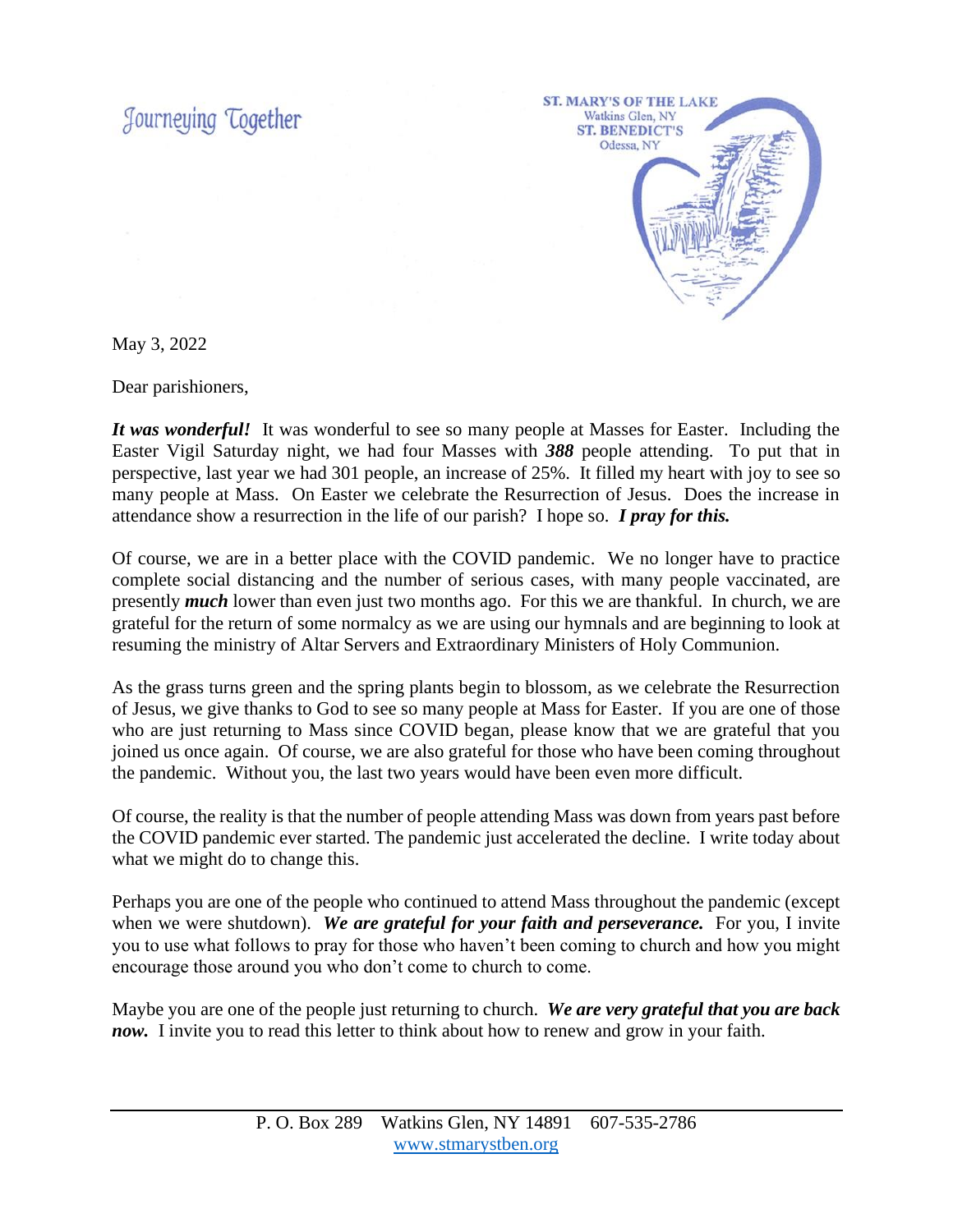Maybe you are someone who hasn't been to church in a long time. I invite you to read this letter to know how much we miss you and what our faith offers.

Maybe you are someone who would like to come but are homebound. *Please be assured of our prayers*. We continue to offer a recording of our Sunday Masses on our website [\(www.stmarystben.org\)](http://www.stmarystben.org/) by Sunday evening and are evaluating the possibility of livestreaming the 10:00 am Mass.

Our concern is not for the sake of numbers. Our concern, *my deep concern*, is for the salvation of souls. Attendance is an indication of how we are doing at leading people to Christ. Pope Paul VI wrote in *Evangelii Nuntiandi*, "Evangelizing is in fact the grace and vocation proper to the Church, her deepest identity. *She exists in order to evangelize*, that is to say, in order to preach and teach, to be the channel of the gift of grace, to reconcile sinners with God, and to perpetuate Christ's sacrifice in the Mass, which is the memorial of His death and glorious resurrection." (14).

So, besides COVID, why don't people come to church? There are a variety of answers. Some have lost their faith. Some have even become atheists, denying that God exists while others have become agnostic, doubting God exists but not denying it. Others have stopped coming because of real concerns about how past sexual abuse was poorly handled in the church. There is no excuse for this. *It is not enough* but please allow me to say *I am sorry* for any abuse that happened. I invite everyone to pray for the victims and for those whose trust in the church was broken. I also ask that you pray that all involved in leading our church listen to the guidance of the Holy Spirit.

Others stopped coming to church because they feel like they didn't get much out of it. Here, we need to help people understand *why* we do what we do at Mass. When we come to Mass, we know there are times when we sit, kneel, and stand but do you know why? There are times when we are silent and there are times when we speak in unison. Do you know why? "Why?" is a very important question. When we understand why, it helps us move from superficial exterior actions to expressing what is in our hearts. If you feel like you don't get much out of Mass or just want to learn more, I invite you to watch some videos on my website about what goes on at Mass listed in the resource list at the end on this letter.

Another reason that people have stopped coming is a loss of belief that the bread and wine are truly transubstantiated into the Body and Blood of Jesus. I know "transubstantiation" is one of those big church words but I believe it is an important word. In very simple terms, it means the bread and wine are "changed" into the Body and Blood of Christ. There is nothing like this on earth so it deserves a special word. *It is Jesus!* (The resource list at the end of this letter includes a video on the Eucharist.)

It is our belief in the Real Presence that makes it worth coming to Mass weekly. When we believe it is Jesus, then we want to receive. We make the effort to come. Some people may choose to come once in a while, thinking it is enough or when they feel they need some help. I know there are many demands on our time but, I truly believe, we gain when we come to Mass every week. It remains a precept (*Catechism of the Catholic Church*, 2042) of the Church that we keep the Sabbath holy by coming to church every Sunday, making exceptions only for illnesses or terrible weather conditions.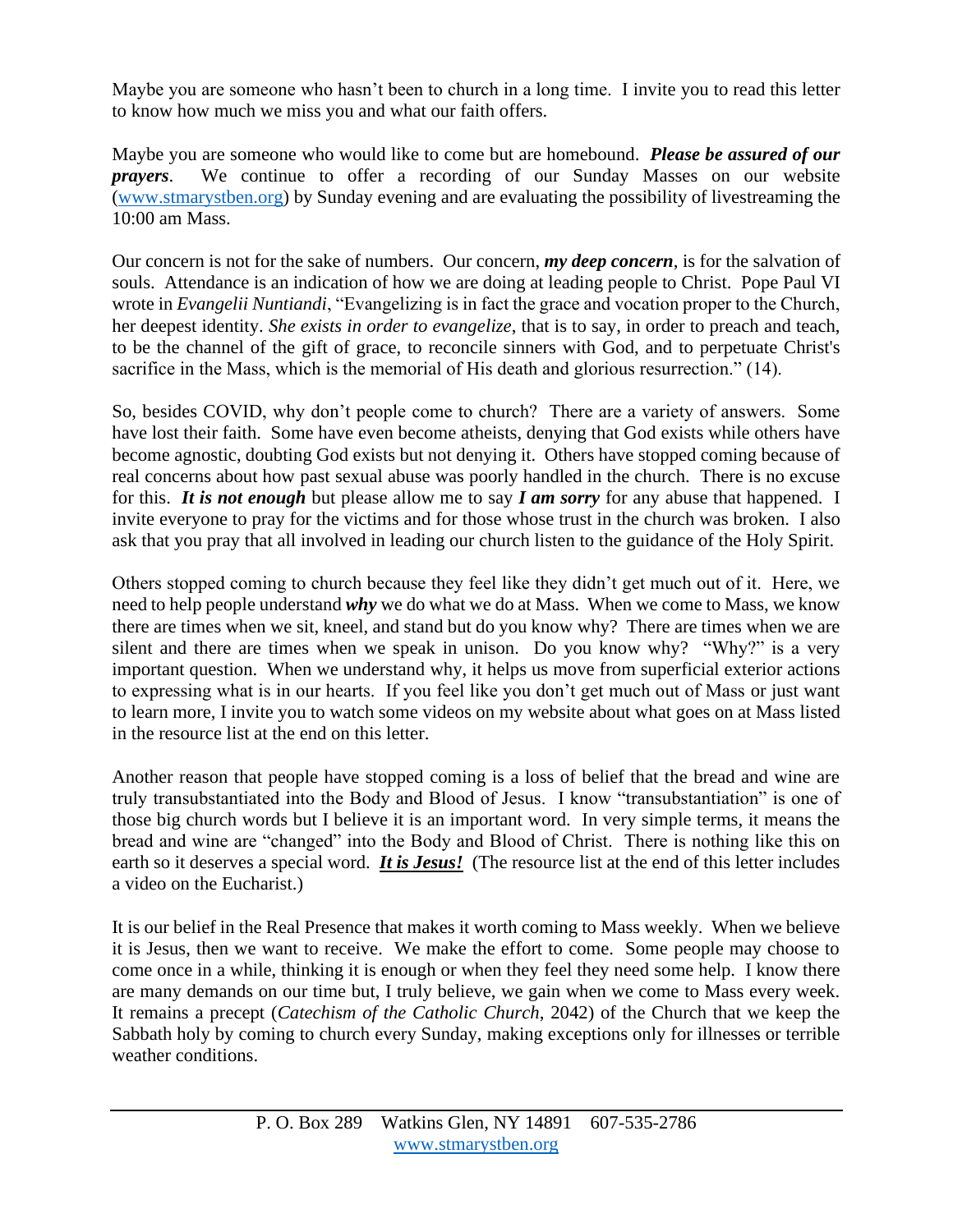In my video on the Eucharist, I briefly mention "Ocular Communion." This is Eucharistic Adoration. In Eucharistic Adoration, Jesus, in the consecrated host, is brought out from the Tabernacle and placed in the monstrance on the altar. Anyone can come in and pray before the Blessed Sacrament. One may choose to pray the rosary, any other devotion, read scripture or other spiritual reading, or simply sit quietly in the presence of the Lord. If you find Eucharistic Adoration a struggle, I invite you to read a blog article included in the resource about my own struggle here. Please note that we offer Eucharistic Adoration on the First Friday of each month, normally from 8:30 am to 8:00 pm.

One can pray anywhere but sometimes our homes are too distracting. Praying in church can be less distracting. St. Mary's of the Lake is open for prayer (unless there is a funeral or wedding) Monday through Friday from 8:30 am to 5:00 pm and on the weekend till 4:00 pm.

There are various reasons why one might not be able to receive Communion in a Catholic Church. Even when one is not able to receive Communion, one *can still come to Mass.* If one is not Catholic, one is not to receive. However, we want everyone to be able to. If you know someone who is interested in becoming Catholic and in receiving the Eucharist, I invite them to call Rosemary Nabogis at our parish office.

There are those who might be married outside the church. If you, or someone you know, is interested in having their marriage recognized in the church, I invite you/them to contact me. I want to help you/them.

Of course, we should also understand that if we have committed mortal sin, we need to be forgiven of our sins before receiving Communion. We do this in the Sacrament of Reconciliation. We have scheduled times for confessions as follows:

- Saturdays from 3:30 to 4:30 pm on Saturdays at St. Benedict's
- On the Thursday before the First Friday of each month after the 8:00 am Mass at St. Mary's
- On the third Wednesday of each month from 4:00 to 6:00 pm at St. Mary's
- Or you can call for an appointment.

If you haven't been to confession in a while and are not sure where to begin, please see the resource list included at the end of this letter.

Lastly, I end this letter by asking for your prayers. Please pray for those whose faith isn't as strong as it should be. Pray for those who do not know anything about our faith. Pray for our parish and yourself, that we all may do what Jesus asks of us to share the gospel.

Peace,

 $tr.$ le

Fr. Jeffrey S. Tunnicliff Parochial Administrator